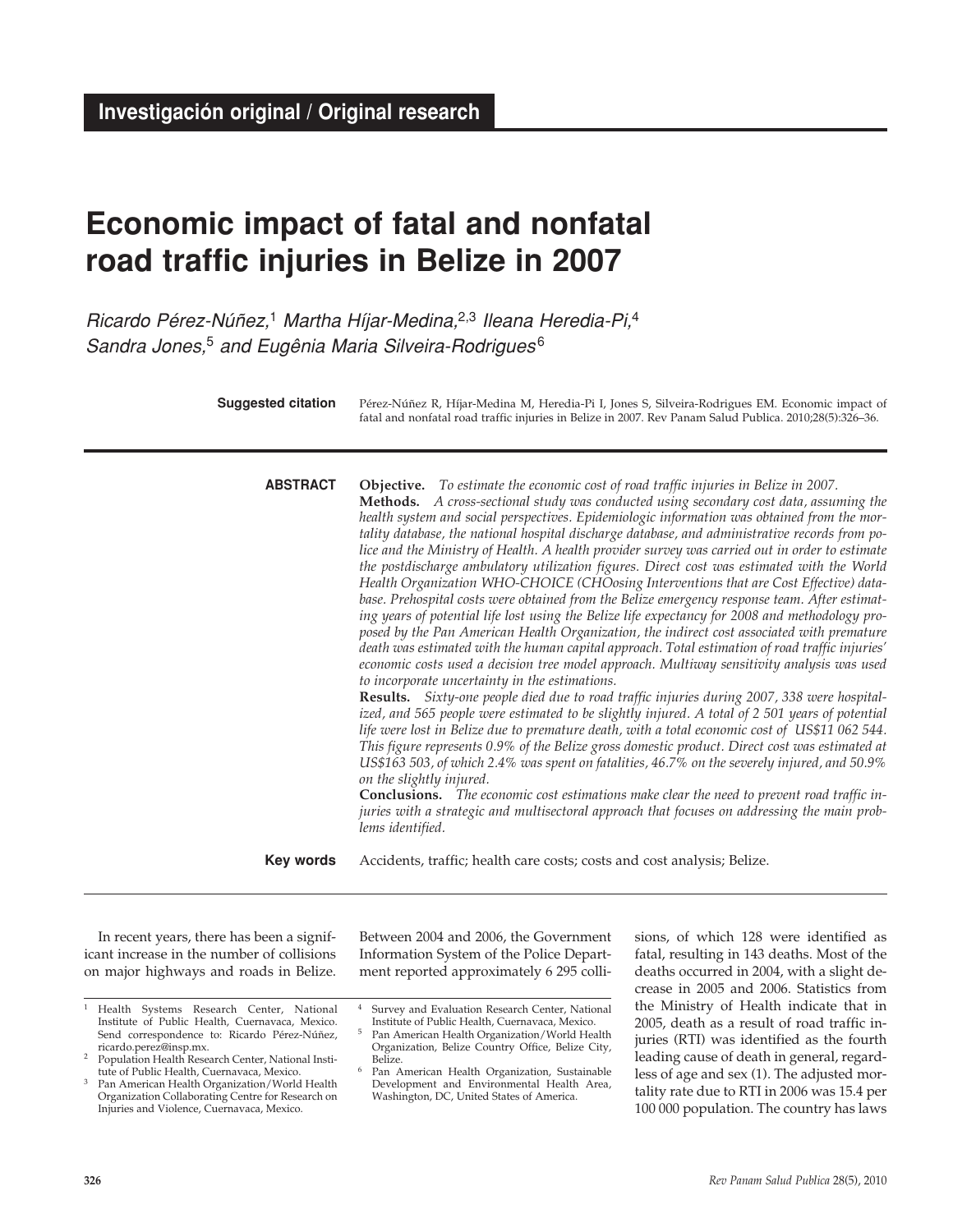that cover speed limits, blood alcohol content (0.08%), helmet use, and seat belt use (although not all seating positions are covered). However, application of these laws was considered very weak. There is not a law for use of child restraints (2).

RTI can have a significant negative impact on a country at all levels, as they cause a large number of sick days and an elevated amount of healthy life years lost. These factors have serious consequences on society as a whole. In Mexico, for example, it has been documented that RTI are the second leading cause of orphaned children, which has implications in terms of poverty perpetuation in lowand middle-income countries such as Mexico (3). Moreover, since RTI affect the young population in its most productive years, the economic cost in terms of medical treatment, rehabilitation, and loss of productivity tends to be high, with economic repercussions in societies (3, 4).

In the United States of America, the costs of motor-vehicle-related fatal and nonfatal injuries in 2005 exceeded US\$99 billion. Costs associated with motor vehicle occupants' fatal and nonfatal injuries accounted for 71.0% (\$70 billion) of all motor-vehicle-related costs (5). In Brazil, the cost of road traffic accidents on highways amounted to US\$10.0 billion per year, which is equivalent to 1.2% of the Brazilian gross domestic product (GDP). Among the examined cost elements, loss of production had the greatest economic impact, followed by vehicle damage and medical costs. Fatal accidents had the highest mean value— US\$200 000 per accident—showing that the more severe the accident, the higher the cost. The total cost can be even higher should the costs of environmental damage and posttraumatic stress disorder be included (6).

Not enough data are available to determine accurately the cost of RTI in Belize. In order to understand the need for action, it is imperative that a comprehensive understanding of the cost of RTI be developed. For that reason, there is an urgent need to calculate the economic cost of RTI in Belize and to evaluate the consequences that current RTI rates represent for Belize, which will provide valuable information in terms of injury prevention and safety promotion. This information will serve not only to identify the economic cost from a public health perspective but also to show the

potential economic benefits from reducing RTI by undertaking road safety measures such as developing and implementing appropriate interventions (with a multisector approach). The main objective of this study was to estimate the economic costs (direct and indirect) of fatal and nonfatal RTI in Belize in 2007 from health system and social perspectives.

# **METHODS**

# **Study population**

All road traffic injuries in Belize in 2007 were included in this study according to ICD-10 (7) criteria, which include the following ICD-10 codes for fatal and nonfatal RTI: V02–V04 (.1, .9), V09 (.2, .3, .9), V12–V14 (.3–.9), V19.4–V19.6, V20– V28 (.3–.9), V29–V79 (.4–.9), V80.3–V80.5, V81.1, V82.1, V83–V86 (.0–.3), V87.0– V87.8, V89.2, and V89.9. All injuries were categorized in three mutually exclusive severity categories following previous proposals (8):

- Fatal injury: an injury that causes the death of the injured person in the first 30 days after the accident occurred. The 30-day definition of a road traffic fatality proposed by the World Health Organization (WHO) was used, although the official Belize definition includes all people who die within a year after the collision (9). In order to facilitate international comparisons it was important to make this adjustment.
- Nonfatal severely injured: either a person remains in the hospital as an inpatient or any one of the following injuries is sustained regardless of whether the individual is detained in the hospital: fractures, concussions, internal injuries, crushing, severe cuts and lacerations, and severe general shock requiring medical treatment. This category includes deaths that occur after 30 days.
- Nonfatal slightly injured: a minor injury such as a cut, sprain, or bruise.

# **Data collection and confirmation of variables**

A secondary database analysis was undertaken in order to estimate epidemiologic information. Fatal injuries were obtained from a mortality database that contained all deaths that occurred

during 2007. Serious injuries were obtained from the national hospital discharge database, which contained all discharges during 2007. This information was used to estimate the total number of people hospitalized (assuming they all had serious injuries). Administrative records from the Belize Police Department were used to estimate the number of slightly injured people as information from the health sector was not available for the number of slightly injured people who visited the emergency room. The reliability of this information is not known with certainty, but it was the best information available. Finally, information about population figures was obtained from the World Bank online database (http://ddp-ext.worldbank.org/ext/ DDPQQ/member.do?method=get Members&userid=1&queryId=135).

Estimation of direct costs included expenditures for medical care and treatment such as ambulance and prehospital care services, emergency room use, hospital care, physician services, nursing home care, drugs and other medical needs, postdischarge ambulatory medical consultations, and rehabilitation. Categories included for each severity level group depended on the availability of information.

Unitary cost data were obtained as follows:

- Ambulance and prehospital care services: estimates for ambulance and prehospital care services used secondary data provided by the Belize Emergency Response Team (BERT). With a top-down approach, the total expenditure figures of this institution were prorated by all services provided in order to estimate an approximate cost per run. Total figures correspond to the sum of the following cost categories: salaries, fuel, maintenance, utilities, medical supplies, insurance, and equipment. Medical supplies are subsidized by the Belize Ministry of Health. In the same way, maintenance is subsidized by Cisco Construction (free labor). This cost was assumed for each of the six districts that divide the country, although BERT services are provided only in Belize district.
- Hospitalization, emergency room hospital-based services, and ambulatory medical care costs: secondary data from the WHO-CHOICE (CHOosing Inter-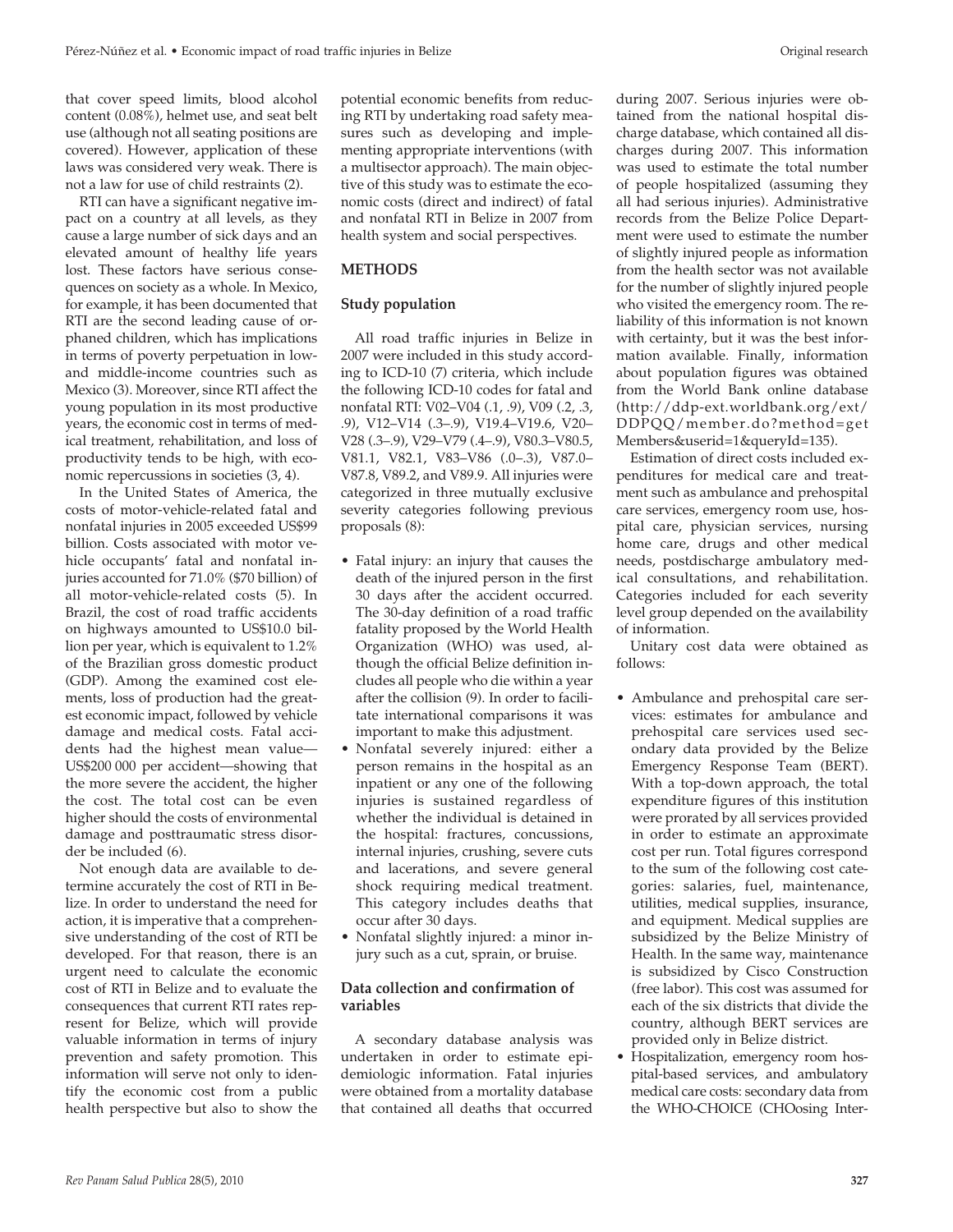ventions that are Cost Effective) database were used to estimate direct costs (available from http://www. who.int/ choice/country/blz/cost/en/print. html). Information on specific econometric techniques used to estimate country-specific costs is available elsewhere (10). Cost per bed-day represents only the "hotel" component of hospital costs, including personnel, capital, and food costs but excluding drugs and diagnostic tests. Cost per outpatient visit by hospital level and cost per visit at a health center include depreciated capital items but exclude drugs and diagnostics (10). All costs in this study are presented in US dollars after converting them to 2007 Belize dollars by means of the national consumer price index (available from http://www.statistics belize.org.bz/dms20uc/dynamicdata/ docs/20100901211434\_2.pdf). Costs accrued after a year or more were discounted at annual rates of 3% and 5%.

Utilization figures were obtained as follows:

- Emergency ambulance services: estimated by using a database containing all emergency ambulance services provided by BERT on RTI patients during 2007. Although this information was only for Belize district, it made it possible to estimate the proportion of severely injured people who received ambulance and prehospital care services for the entire country.
- Ambulatory health care services: to estimate postdischarge utilization figures, a health provider survey was carried out. Experienced medical doctors with different specialties (general surgery, maxillofacial surgery, neurosurgery, ophthalmology, urology, orthopedics, and traumatology and rehabilitation) were consulted and asked to note the proportion of RTI patients who would be hospitalized based on ICD-10 diagnosis, which was taken from the hospital discharge database. In addition, they were asked to estimate the proportion of patients who would potentially use ambulatory health services (including rehabilitation) and the number of medical consultations for hospitalized and nonhospitalized patients. When specialists did not fill out the questionnaire to provide missing information, those figures (both the proportion that use services and the number of consulta-

| TABLE 1. Use of health care services by patients with road traffic injuries, Belize, 2007 |  |  |  |  |
|-------------------------------------------------------------------------------------------|--|--|--|--|
|-------------------------------------------------------------------------------------------|--|--|--|--|

|          |                            | Hospitalized                           |                                 |                                        | Nonhospitalized                 |
|----------|----------------------------|----------------------------------------|---------------------------------|----------------------------------------|---------------------------------|
| Variable | Hospital<br>stay<br>(days) | Ambulatory<br>medical<br>consultations | Rehabilitation<br>consultations | Ambulatory<br>medical<br>consultations | Rehabilitation<br>consultations |
| Mean     | 5                          | 4.87                                   | 19.71                           | 4.63                                   | 2.11                            |
| Median   | 2                          | 3                                      |                                 | 3                                      | 2                               |
| Mode     |                            | 2                                      |                                 |                                        | 2                               |

tions) were assumed to be the same as those for a similar injury (from an anatomic and severity perspective). When that option was not possible, the median of the number of ambulatory medical consultations (or rehabilitation) of all the other injuries was imputed. The total number of rehabilitation consultations estimated for each patient was included in the total number of ambulatory medical consultations. This survey also made it possible to estimate utilization figures for severely injured nonhospitalized patients and slightly injured non-emergencyroom users (information presented in Table 1). Table 1 shows mean, median, and mode of hospital stay (obtained from the hospital discharge database).

By multiplying the median figures for utilization per unitary cost, direct costs were estimated for Belize. In this sense, all emergency room medical consultations, specialized medical consultations, and rehabilitation were assumed to be tertiary outpatient visits to hospital services. In the same way, given that 63.6% of hospital discharges received attention at the Karl Heusner Memorial Hospital (KHMH) and as hospital costs do not consider drugs and diagnostic tests, it was decided to use the cost per bed-day of a tertiary hospital level. Finally, hospital stay information was obtained from the hospital discharge database for those who died. Both survivors and casualties have median lengths of stay of two days.

Indirect cost estimation was calculated by using the human capital approach, in which the productivity cost was estimated as the future reduction in gross income due to mortality and morbidity. In this study, the Belize average income for 2007, documented by the Belize Social Security Board, was used for indirect cost estimates. Indirect costs associated with premature death take as reference the Belize life expectancy for 2008 documented by the Pan American Health Organization (PAHO) (76.1 years) (11). Life expectancy was used instead of age at retirement (55 years) to take into account country preferences on how society values life at different ages, something important to consider (12). This decision was taken as recommended by the Belize National Road Safety Committee. In this sense, elderly people in low- and middle-income countries tend to have a very small income or none at all. This situation does not mean that their time has no value or should not be valued. This circumstance is similar to the value of time for housewives. Although in real terms they might not receive a salary, their work and activities are highly valued (and needed) by societies (11). Calculations were made as follows:

Indirect cost of fatal RTI =  
Loss of output (death) = 
$$
\sum_{0}^{n} \frac{S}{(1+r)^{n}}
$$
 (1)

where

- $S = \text{salary}$ ,
- *r* = discount rate, and
- $n =$  number of years of potential life lost due to premature death.

For morbidity figures, indirect costs included the valuation of postdischarge average time injured spent at home recovering from injuries (72 days). In addition, the value of productivity losses due to transitory or permanent disability was estimated by using the value of disablement pensions awarded to the road traffic injured. This information was provided by the Belize Social Security Board.

# **Estimating total RTI economic costs**

Total estimation of RTI economic costs used a decision tree model approach as presented in Figure 1. The decision tree allows one to disaggregate patients by fatal and nonfatal type of injury. The lat-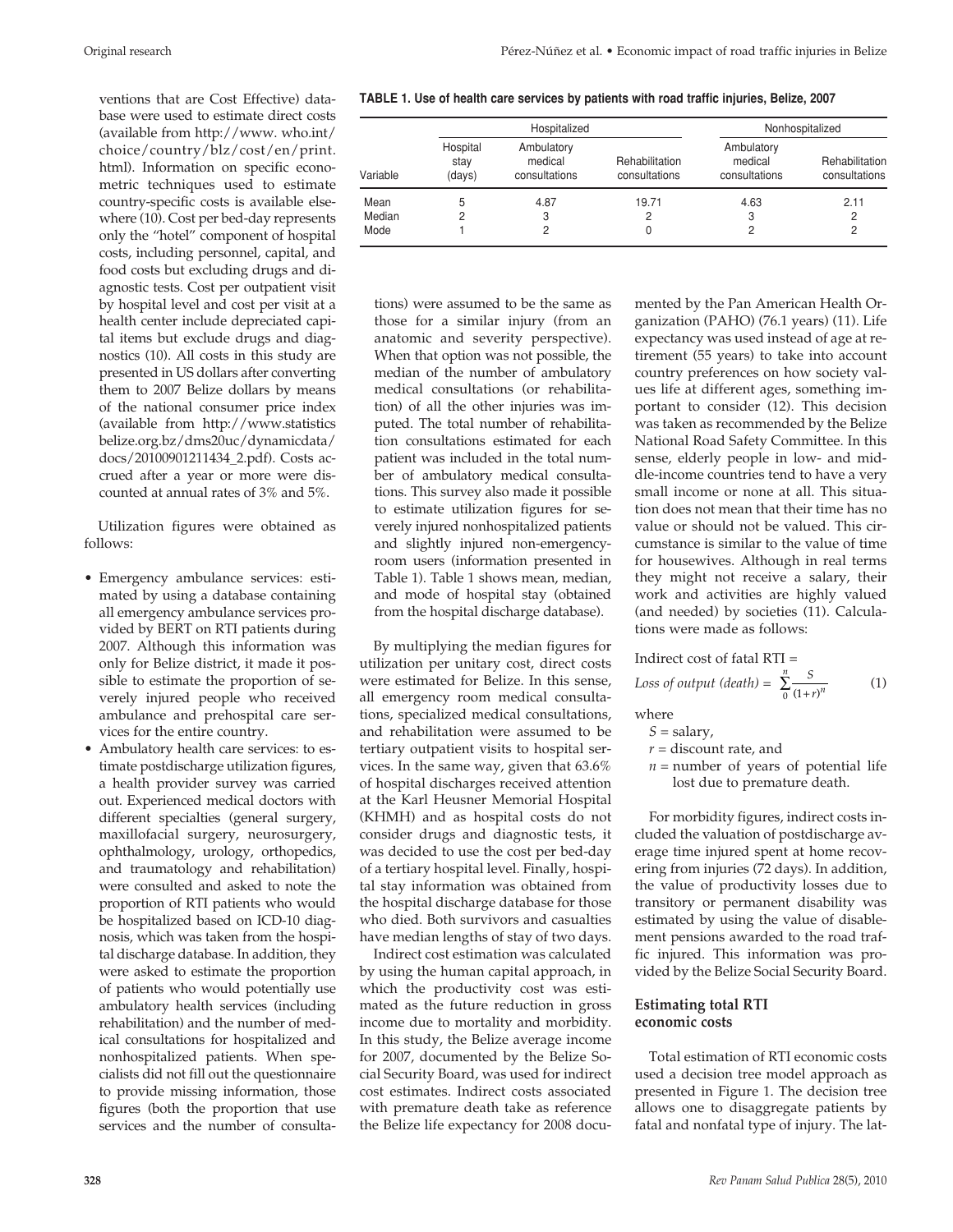



**Note:** ER: emergency room.

ter category is disaggregated into severely injured and slightly injured. In addition, the decision tree follows the natural history of disease, starting with

prehospital medical attention at the scene, continuing with hospital-based care (hospitalization versus emergency room only), utilization of ambulatory

health services, and disaggregating ambulatory services into rehabilitation services. Each tree branch has a probability of occurrence and a specific associated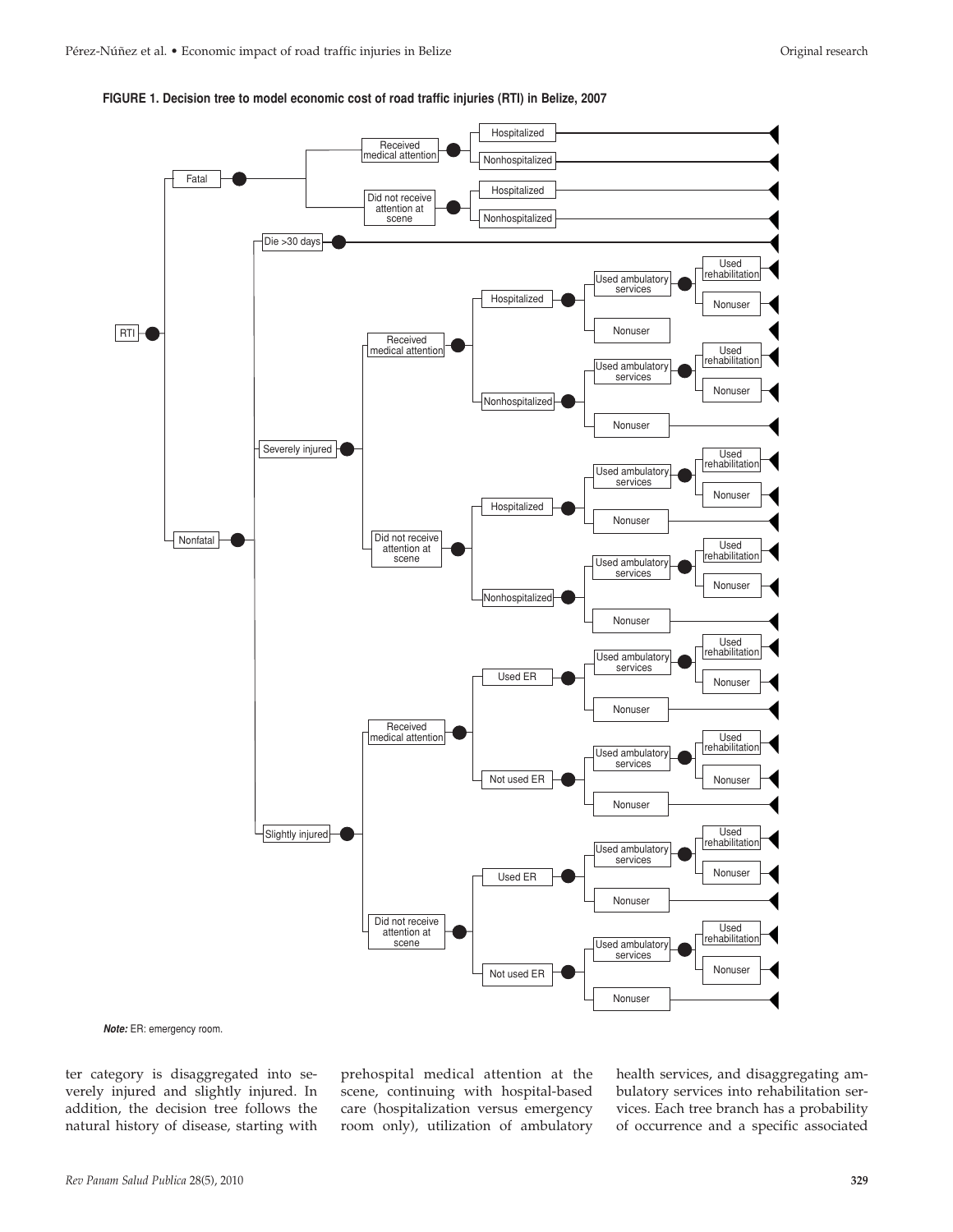cost. In this way, total cost per tree branch corresponds to the multiplication of unitary cost per total number of injured estimated for that specific branch.

The individual total cost of RTI for this study was thus obtained after adding direct costs to indirect costs of those hospitalized and those who received emergency care only. The economic cost of RTI in Belize was estimated in the following manner:

$$
TC(Belize) = \left( AEC_d \times \sum_{i=1}^n D \right) + \left( AEC_s \times \sum_{i=1}^n S \right) +
$$
  

$$
\left( AEC_{sl} \times \sum_{i=1}^n SL \right)
$$
 (2)

where

- *TC* = total economic cost of RTI,
- $AEC<sub>d</sub>$  = average economic cost per RTI death *f*,
- $AEC<sub>s</sub>$  = average economic cost of severely injured *s*,
- $AEC_{sl}$  = average economic cost of slightly injured *sl*,
- $D =$  total number of RTI deaths registered in 2007,
- *S* = estimation of total number of severely injured, and
- *SL* = estimation of total number of slightly injured.

## **Analysis**

A descriptive analysis was performed for all databases. Central tendency and dispersion measures were calculated for the continuous variable (mean, median, standard deviation, maximum, and minimum values) as well as frequencies and percentages for the categorical variables using Stata 9.2 (13).

Uncertainty surrounding some of the model's assumptions was explored with a multiway and probabilistic sensitivity analysis. The analysis was performed for variables such as prevalence and incidence figures (death, hospitalized, attended at emergency room) and for three discounted rates (0%, 3%, and 5%), although in the text only results using the 3% discount rate are presented. Sensitivity analysis of the number of RTI hospitalized considered a literature review to simulate potential scenarios considering the possibility of hospital underregistration (14–21). This was also the case for slightly injured people. This part of the analysis was carried out with software @RISK 5.5 (22). Figures are presented in US dollars, using an exchange rate of

 $US$1.00 = BZ$2.00, which has been$ pegged to the US dollar since 1976 (11).

## **RESULTS**

#### **Epidemiology of RTI in Belize**

During 2007, 63 people died as a consequence of RTI, of whom 79.4% were men (Table 2). This figure is equivalent to a total of 61 people if adjusted by WHO's 30-day definition (total number of deaths multiplied by the adjustment factor of 0.97). Mean age was 37 years (median = 33) and  $68.3\%$  of all injured were between 15 and 49 years of age. It was not possible to determine the type of road user most affected, because most

| TABLE 2. Descriptive analysis of road traffic injury casualties, Belize, 2007 |  |  |  |  |  |
|-------------------------------------------------------------------------------|--|--|--|--|--|
|-------------------------------------------------------------------------------|--|--|--|--|--|

| Variable                                | Frequency | %            |
|-----------------------------------------|-----------|--------------|
| Individual characteristics              |           |              |
| Sex                                     |           |              |
| Women                                   | 13        | 20.6         |
| Men                                     | 50        | 79.4         |
| Age group (years)                       |           |              |
| $0 - 14$                                | 4         | 6.3          |
| $15 - 24$<br>$25 - 49$                  | 13<br>30  | 20.6<br>47.6 |
| $50 - 74$                               | 14        | 22.2         |
| > 75                                    | 2         | 3.2          |
| Civil status                            |           |              |
| Common law                              | 7         | 11.1         |
| <b>Divorced</b>                         | 0         | 0.0          |
| Married                                 | 12        | 19.0         |
| Single                                  | 43        | 68.3         |
| Unknown                                 | 0         | 0.0          |
| Widowed                                 | 1         | 1.6          |
| Schooling                               |           |              |
| None                                    | 3         | 4.8          |
| Primary                                 | 43        | 68.3         |
| Secondary                               | 5         | 7.9          |
| Tertiary                                | 3         | 4.8          |
| Unknown                                 | 9         | 14.3         |
| Activity/occupation                     |           |              |
| Wage earner                             | 41        | 65.1         |
| Nonremunerative activity                | 5         | 7.9          |
| Unknown                                 | 17        | 27.0         |
| Death and medical attention information |           |              |
| Place of death                          |           |              |
| Hospital                                | 32        | 50.8         |
| Road/street                             | 27        | 42.9         |
| Home/farm/workplace                     | 2         | 3.2          |
| Route to hospital                       | 0         | 0.0          |
| Unknown                                 | 2         | 3.2          |
| District of residence                   |           |              |
| <b>Belize</b>                           | 32        | 50.8         |
| Cayo                                    | 8         | 12.7         |
| Corozal                                 | 5         | 7.9          |
| Orange Walk                             | 8         | 12.7         |
| Stann Creek                             | 3         | 4.8          |
| Toledo                                  | 7         | 11.1         |
| District of death occurrence            |           |              |
| <b>Belize</b>                           | 48        | 76.2         |
| Cayo                                    | 0<br>3    | 0.0<br>4.8   |
| Corozal<br>Orange Walk                  | 6         | 9.5          |
| <b>Stann Creek</b>                      | 2         | 3.2          |
| Toledo                                  | 4         | 6.3          |
| Hospital that registered death          |           |              |
| Belmopan Hospital                       | 0         | 0.0          |
| Central Region Belize District          | 48        | 76.2         |
| Corozal Town Hospital                   | 3         | 4.8          |
| Orange Walk Hospital                    | 6         | 9.5          |
| Punta Gorda Hospital                    | 4         | 6.3          |
| San Ignacio Town Hospital               | 0         | 0.0          |
| Southern Regional Hospital              | 2         | 3.2          |
|                                         |           |              |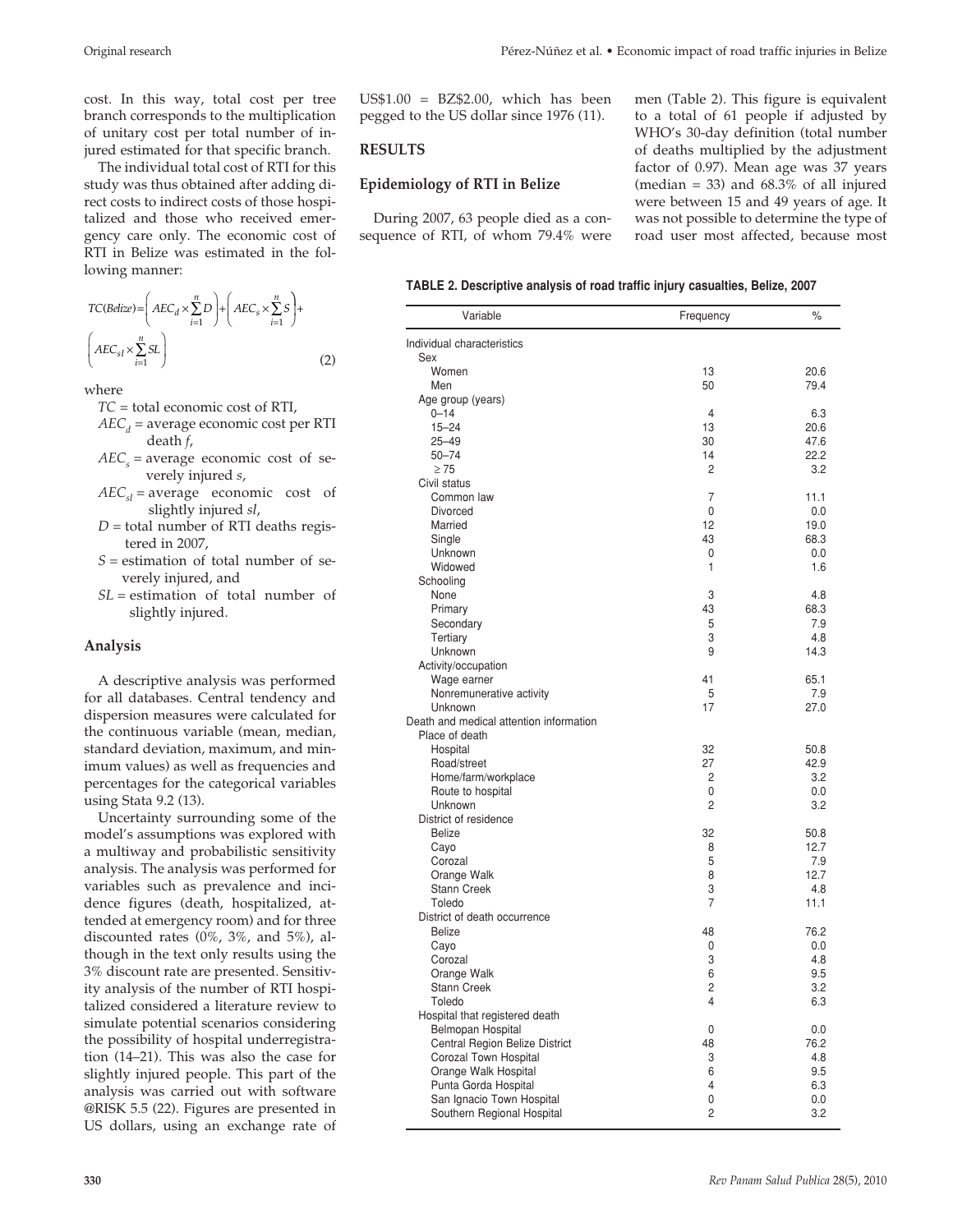**TABLE 3. Descriptive analysis of hospital discharges due to road traffic injuries, Belize, 2007**

| Variable                                   | Frequency | $\%$                            |
|--------------------------------------------|-----------|---------------------------------|
| Individual characteristics                 |           |                                 |
| Sex<br>Women                               | 85        | 25.1                            |
| Men                                        | 253       | 74.9                            |
| Age group (years)                          |           |                                 |
| $0 - 14$<br>$15 - 24$                      | 69<br>86  | 20.4<br>25.4                    |
| $25 - 49$                                  | 142       | 42.0                            |
| $50 - 74$                                  | 33        | 9.8                             |
| $\geq 75$                                  | 8         | 2.4                             |
| Civil status                               |           |                                 |
| Common law<br>Divorced                     | 49<br>0   | 14.5<br>0.0                     |
| Married                                    | 60        | 17.8                            |
| Single                                     | 199       | 58.9                            |
| Unknown                                    | 28        | 8.3                             |
| Widowed                                    | 2         | 0.6                             |
| Schooling<br>None                          | 74        | 21.9                            |
| Primary                                    | 145       | 42.9                            |
| Secondary                                  | 53        | 15.7                            |
| Tertiary                                   | 12        | 3.6                             |
| Unknown                                    | 54        | 16.0                            |
| Activity/occupation<br>Wage earner         | 128       | 37.9                            |
| Nonremunerative activity                   | 119       | 35.2                            |
| Unknown                                    | 91        | 26.9                            |
| Medical attention and occurrence           |           |                                 |
| Admittance                                 |           |                                 |
| Emergency                                  | 281       | 83.1                            |
| Outpatient<br>District of residence        | 57        | 16.9                            |
| <b>Belize</b>                              | 112       | 33.1                            |
| Cayo                                       | 93        | 27.5                            |
| Corozal                                    | 35        | 10.4                            |
| Orange Walk                                | 20        | 5.9                             |
| <b>Stann Creek</b><br>Toledo               | 44<br>34  | 13.0<br>10.1                    |
| District of discharge                      |           |                                 |
| Belize                                     | 215       | 63.6                            |
| Cayo                                       | 53        | 15.7                            |
| Corozal                                    | 12        | 3.6                             |
| Orange Walk<br><b>Stann Creek</b>          | 23<br>14  | 6.8<br>4.1                      |
| Toledo                                     | 21        | 6.2                             |
| Hospital                                   |           |                                 |
| Belmopan Hospital                          | 40        | 11.8 $(1.6)^a$                  |
| Corozal Town Hospital                      | 12        | $3.6(1.1)^a$                    |
| KHMH Consolidation<br>Orange Walk Hospital | 215<br>23 | 63.6 $(2.5)^a$<br>6.8 $(0.9)^a$ |
| Punta Gorda Hospital                       | 21        | 6.2 $(1.5)^a$                   |
| San Ignacio Town Hospital                  | 13        | $3.8(1.0)^a$                    |
| Southern Regional Hospital                 | 14        | 4.1 $(0.5)^a$                   |
| Description of service                     |           |                                 |
| Accident and emergency                     | 1         | 0.3                             |
| General medicine<br>Gynecology             | 32<br>1   | 9.5<br>0.3                      |
| In-patient services                        | 64        | 18.9                            |
| Pediatric                                  | 42        | 12.4                            |
| Surgical services                          | 177       | 52.4                            |
| Discharge condition                        |           |                                 |
| Alive<br>Dead                              | 302<br>8  | 89.3<br>2.4                     |
| Self-discharge                             | 9         | 2.7                             |
| Transferred                                | 18        | 5.3                             |
| Missing values                             | 1         | 0.3                             |

**Note:** KHMH: Karl Heusner Memorial Hospital.

<sup>a</sup> Numbers in parentheses indicate road traffic injuries as percent of total.

deaths were coded as "other and unspecified." Most deaths took place in Belize district  $(76.2\%)$  and  $50.8\%$  of all deaths occurred in a hospital. This value translates to a mortality rate of 20.1 deaths per 100 000 population. When analyzed with a Poisson regression model, on average, the relative risk of dying as a consequence of RTI in Belize decreased 7.1% each year during 2001–2007 (95% confidence interval 3.3% to 10.8%).

During 2007, 338 hospital discharges due to RTI were recorded in all public hospitals in Belize (hospital discharge rate of 117.36 discharges per 100 000 population). Of them, 74.9% were men, with a mean age of 29 years (standard deviation = 18, median = 26) and  $67.5\%$ were between 15 and 49 years of age (Table 3). Most road users were also classified as "other and unspecified." A large majority of hospital discharges were reported by KHMH, the only tertiary level hospital in Belize. Of all RTI hospitalized, 2.7% died during hospitalization  $(n = 8)$ .

Table 4 presents all emergency ambulance services provided by BERT in Belize district in 2007. A total of 222 ambulance services were solicited, although 24 of them did not require any service. Of the remainder, 47 (23.7%) were severely injured (42.0% of the total number hospitalized in Belize district the same year), 73.2% were slightly injured, and 3.0% of the injured died. Most people attended were men (71.7%) and 74.5% were between 15 and 49 years of age. Of all injured, 90.4% received treatment and were transferred to a medical institution.

No detailed information was available on patients slightly injured after a collision. Similarly, no information on emergency room hospital-based medical attention was provided. Using BERT figures (an estimated 77.5% of the total number of nonhospitalized slightly injured in Belize district the same year), a total of 565 slightly injured was estimated.

#### **Economic cost of RTI**

**Direct cost.** A total of US\$163 503 was estimated for direct costs during 2007, of which 2.4% was spent on fatalities, 46.7% on severely injured, and 50.9% on slightly injured. Figure 2 shows that most of this cost was estimated for prehospital care (36.8%), hospitalization (21.5%), and ambulatory medical consultations (20.3%), while rehabilitation represented 11.2%.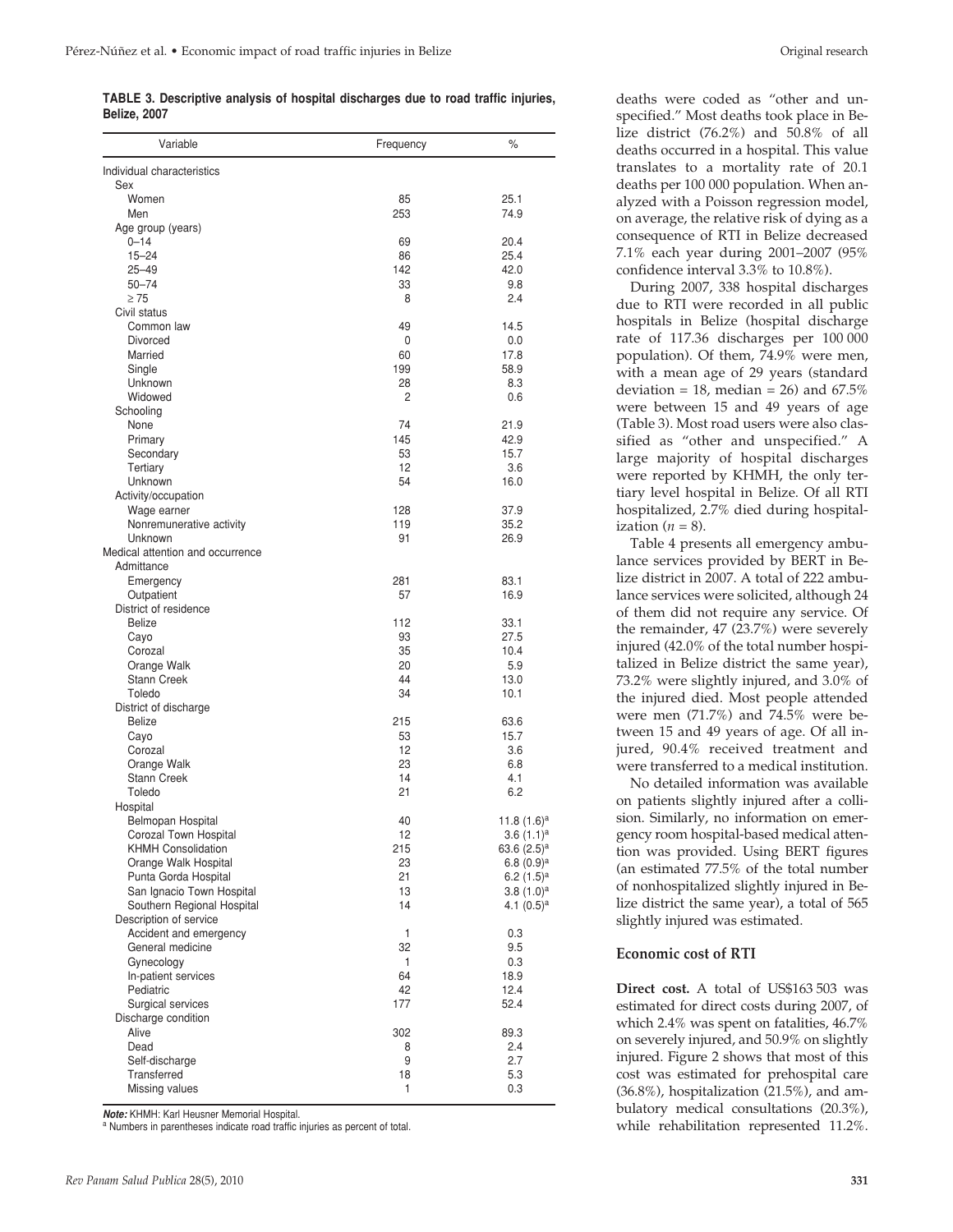#### **TABLE 4. Emergency ambulance services due to road traffic injuries, Belize district, 2007**

|                          |                |           |                         |           | Type of injury |              |                |           |
|--------------------------|----------------|-----------|-------------------------|-----------|----------------|--------------|----------------|-----------|
|                          | Slight         |           | Serious                 |           |                | Fatal        |                | Total     |
| Variable                 | No.            | $\%$      | No.                     | $\%$      | No.            | $\%$         | No.            | $\%$      |
| Sex                      |                |           |                         |           |                |              |                |           |
| Women                    | 41             | 28.3      | 8                       | 17.0      | $\mathsf 0$    | 0.0          | 49             | 24.7      |
| Men                      | 102            | 70.3      | 37                      | 78.7      | 3              | 50.0         | 142            | 71.7      |
| Missing value            | 2              | 1.4       | $\overline{c}$          | 4.3       | 3              | 50.0         | $\overline{7}$ | 3.5       |
| Age (years)              |                |           |                         |           |                |              |                |           |
| Mean                     | 29.6           | <b>NA</b> | 28.4                    | <b>NA</b> | $(\ldots)$     | $( \ldots )$ | <b>NA</b>      | <b>NA</b> |
| $0 - 14$                 | 9              | 6.2       | 6                       | 12.8      | $(\ldots)$     | $( \ldots )$ | 15             | 7.8       |
| $15 - 24$                | 45             | 31.0      | 12                      | 25.5      | (.)            | $(\ldots)$   | 57             | 29.7      |
| $25 - 49$                | 66             | 45.5      | 20                      | 42.6      | ( )            | ( )          | 86             | 44.8      |
| $50 - 74$                | 12             | 8.3       | 3                       | 6.4       | (.)            | ( )          | 15             | 7.8       |
| $\geq 75$                | $\mathbf{1}$   | 0.7       | $\mathsf 0$             | 0.0       | $( \ldots )$   | $( \ldots )$ | $\mathbf{1}$   | 0.5       |
| Missing value            | 12             | 8.3       | 6                       | 12.8      | $(. \ .)$      | $( \ldots )$ | 18             | 9.4       |
| Day                      |                |           |                         |           |                |              |                |           |
| Monday                   | 10             | 6.9       | 3                       | 6.4       | $\overline{1}$ | 16.7         | 14             | 7.1       |
| Tuesday                  | 8              | 5.5       | $\overline{\mathbf{c}}$ | 4.3       | $\mathbf{1}$   | 16.7         | 11             | 5.6       |
| Wednesday                | 19             | 13.1      | 5                       | 10.6      | $\mathbf 0$    | 0.0          | 24             | 12.1      |
| Thursday                 | 23             | 15.9      | 6                       | 12.8      | $\mathbf 0$    | 0.0          | 29             | 14.6      |
| Friday                   | 20             | 13.8      | $\overline{7}$          | 14.9      | $\overline{c}$ | 33.3         | 29             | 14.6      |
| Saturday                 | 32             | 22.1      | 17                      | 36.2      | $\overline{c}$ | 33.3         | 51             | 25.8      |
| Sunday                   | 33             | 22.8      | $\overline{7}$          | 14.9      | $\mathbf 0$    | 0.0          | 40             | 20.2      |
| Month                    |                |           |                         |           |                |              |                |           |
| January                  | 6              | 4.1       | 4                       | 8.5       | $\mathbf{1}$   | 16.7         | 11             | 5.6       |
| February                 | 13             | 9.0       | 5                       | 10.6      | $\overline{c}$ | 33.3         | 20             | 10.1      |
| March                    | 13             | 9.0       | 1                       | 2.1       | $\mathbf 0$    | 0.0          | 14             | 7.1       |
| April                    | $\overline{7}$ | 4.8       | $\overline{7}$          | 14.9      | $\mathbf 0$    | 0.0          | 14             | 7.1       |
| May                      | 28             | 19.3      | 8                       | 17.0      | $\overline{c}$ | 33.3         | 38             | 19.2      |
| June                     | $\overline{7}$ | 4.8       | 1                       | 2.1       | $\mathbf 0$    | 0.0          | 8              | 4.0       |
| July                     | 24             | 16.6      | 5                       | 10.6      | $\mathbf 0$    | 0.0          | 29             | 14.6      |
| August                   | 10             | 6.9       | 6                       | 12.8      | $\mathbf 0$    | 0.0          | 16             | 8.1       |
| September                | 9              | 6.2       | $\overline{c}$          | 4.3       | $\mathbf 0$    | 0.0          | 11             | 5.6       |
| October                  | 9              | 6.2       | 4                       | 8.5       | $\mathbf 0$    | 0.0          | 13             | 6.6       |
| November                 | 6              | 4.1       | 1                       | 2.1       | $\mathbf 0$    | 0.0          | $\overline{7}$ | 3.5       |
| December                 | 13             | 9.0       | 3                       | 6.4       | $\mathbf{1}$   | 16.7         | 17             | 8.6       |
| Type of service provided |                |           |                         |           |                |              |                |           |
| Treated on site only     | 8              | 5.5       | $\mathsf 0$             | 0.0       | $\mathsf 0$    | 0.0          | 8              | 4.0       |
| Treated and transport    | 135            | 93.1      | 44                      | 93.6      | $\mathbf 0$    | 0.0          | 179            | 90.4      |
| Air transportation       | $\mathbf{1}$   | 0.7       | 0                       | 0.0       | $\mathbf 0$    | 0.0          | $\mathbf{1}$   | 0.5       |
| No treatment             | $\mathbf{1}$   | 0.7       | 3                       | 6.4       | 6              | 100.0        | 10             | 5.1       |
| Total                    | 145            | 73.2      | 47                      | 23.7      | 6              | 3.0          | 198            | 89        |
| No service provided      | <b>NA</b>      | <b>NA</b> | <b>NA</b>               | <b>NA</b> | <b>NA</b>      | <b>NA</b>    | 24             | 11        |
| Grand total              | <b>NA</b>      | <b>NA</b> | <b>NA</b>               | <b>NA</b> | <b>NA</b>      | <b>NA</b>    | 222            | 100       |

**Source:** Belize Emergency Response Team administrative records. **Note:** NA: not applicable, (. . .): information not available.

From this figure, the potential underestimation of hospitalization costs is evident, as drugs and diagnostics are not included in unitary cost estimations used for this analysis.

**Indirect cost.** A total of 2 501 years of potential life were lost in Belize during 2007 due to RTI (Table 5). This number translates to a social loss of US\$8 116 917 attributed to indirect cost due to productivity loss (Table 6). Table 6 disaggregates indirect cost by district for both methods and considers different scenarios in terms of discount rates. Belize district is where more indirect cost was lost: 53.3% of the total or US\$4 328 717. In addition, injured people who were hospi-

#### **FIGURE 2. Health system costs estimated for Belize, by type of service, 2007**



**Note:** Cost of hospitalization does not include drugs and diagnostic tests, which could represent a large proportion of total hospitalization costs in this type of patient.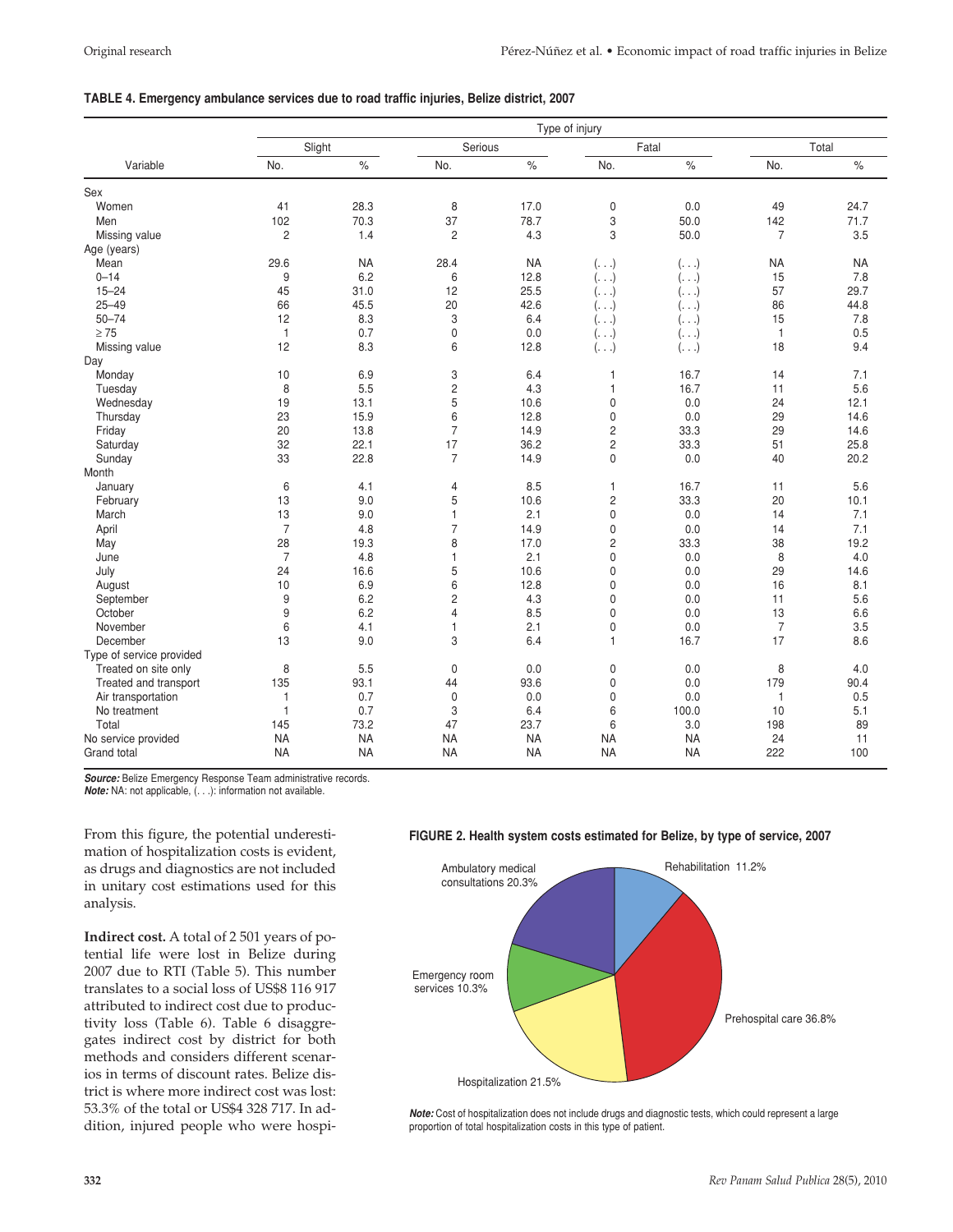**TABLE 5. Deaths and years of potential life lost by district, Belize, 2007**

| Characteristic                            | District of residence | Number             |
|-------------------------------------------|-----------------------|--------------------|
| Total deaths                              | Belize (district)     | 32                 |
|                                           | Cayo                  | 8                  |
|                                           | Corozal               | 5                  |
|                                           | Orange Walk           | 8                  |
|                                           | Stann Creek           | 3                  |
|                                           | Toledo                | 7                  |
|                                           | Belize (country)      | 63                 |
| Years of potential life lost <sup>a</sup> | Belize (district)     | 1 3 8 0            |
|                                           | Cayo                  | 371                |
|                                           | Corozal               | 214                |
|                                           | Orange Walk           | 238                |
|                                           | Stann Creek           | 105                |
|                                           | Toledo                | 194                |
|                                           | Belize (country)      | 2.501 <sup>b</sup> |

a PAHO life expectancy in Belize for 2008—age at death for people with less than life expectancy. **b** May not sum to total due to rounding.

talized stayed an average of 5 days in the hospital. This value represents an average of US\$76 of indirect cost per RTI hospitalization and a total of US\$25 456 lost for this cause.

**Total economic cost of RTI.** Aggregated figures are presented in Table 7. As indicated, the base model estimated a total economic cost of US\$9 453 615 due to RTI during 2007. The great majority of the cost is due to fatal injuries, specifically indirect costs attributed to premature death. When the distribution of total economic cost estimated in all 10 000 iterations of the simulated model was analyzed, 90.0% of all estimates fell between US\$10 005 971 and US\$12 273 030 (average of US\$11 062 544 using a discount rate of 3%). This estimation represents 0.9% of the Belize GDP during 2007 and 2.8% of the total government budget for the same year (Table 8). Table 9 shows the base model results compared with the

sensitivity analysis figures (simulation). According to the simulation, during 2007 the total nonfatal RTI rate was 1 468.7 per 100 000 population. Finally, information provided by the Social Security Board showed that at least two people were disabled in 2007 as a consequence of RTI (0.7 per 100 000 population).

#### **DISCUSSION**

The usefulness of cost-of-illness studies for health systems lies in justifying the design and implementation of specified intervention programs and making evident the economic loss that the illness presents, with its specific and current mortality and morbidity rates. In the same way, these studies help the resource allocation process by contributing to determination of the importance of each illness from an economic perspective and highlighting medical care and specific research needs. In addition, they

provide a basis for planning and establishing political and public health initiatives for prevention and control and an economic-referenced framework for the next evaluation of programs and implemented interventions (23).

Information generated in this study will allow all districts and national authorities in Belize to have valuable information for decision making. In general, this study will aid decision making, justifying the need for implementing a meaningful road traffic safety program. It also allows for understanding the real magnitude of a problem that so far seems reflected only in causes of mortality and social security payments. Therefore, the economic assessment of a problem of this extent will allow visualization of the potential resource savings that can be applied to other social and health problems. In this sense, the results make evident the large problem that RTI cause to the health system in Belize and society as a whole. From the results of economic cost estimations, there is an urgent need to prevent RTI through a strategic and multisectoral approach that focuses on the principal problems detected.

This study faced methodologic challenges due to the lack of specific information, such as costs and number of nonhospitalized injured people. Although secondary cost information used might underestimate the real problem, it gives a general idea of the magnitude of the problem in economic terms. Future efforts should consider the use of primary data to evaluate to what extent these estimates change. In the same way, problems in current information systems were evident. That was the case in the

| TABLE 6. Indirect costs of premature death (US dollars) by district, Belize, 2007 |  |  |  |  |
|-----------------------------------------------------------------------------------|--|--|--|--|
|-----------------------------------------------------------------------------------|--|--|--|--|

| Indirect cost | District of residence | Discount rate 0% | Discount rate 3% | Discount rate 5% |
|---------------|-----------------------|------------------|------------------|------------------|
| Minimum wage  | Belize (district)     | 4 844 151        | 2 637 812        | 1828 566         |
|               | Cayo                  | 1 301 508        | 704 967          | 487 627          |
|               | Corozal               | 749 385          | 403 516          | 281 063          |
|               | Orange Walk           | 834 678          | 570 191          | 425 693          |
|               | <b>Stann Creek</b>    | 369 603          | 231 689          | 168 315          |
|               | Toledo                | 679 536          | 398 073          | 281 701          |
|               | Belize (country)      | 8778861          | 4 946 247        | 3 472 963        |
| Average wage  | Belize (district)     | 7 949 376        | 4 328 717        | 3 178 414        |
|               | Cayo                  | 2 135 808        | 1 156 869        | 846 064          |
|               | Corozal               | 1 229 760        | 662 179          | 489 891          |
|               | Orange Walk           | 369 728          | 935 697          | 744 428          |
|               | <b>Stann Creek</b>    | 606 528          | 380 208          | 293 404          |
|               | Toledo                | 1 115 136        | 653 247          | 496 671          |
|               | Belize (country)      | 14 406 336       | 8 116 917        | 6 048 871        |

**Note:** Exchange rate is US\$1.00 = BZ\$2.00.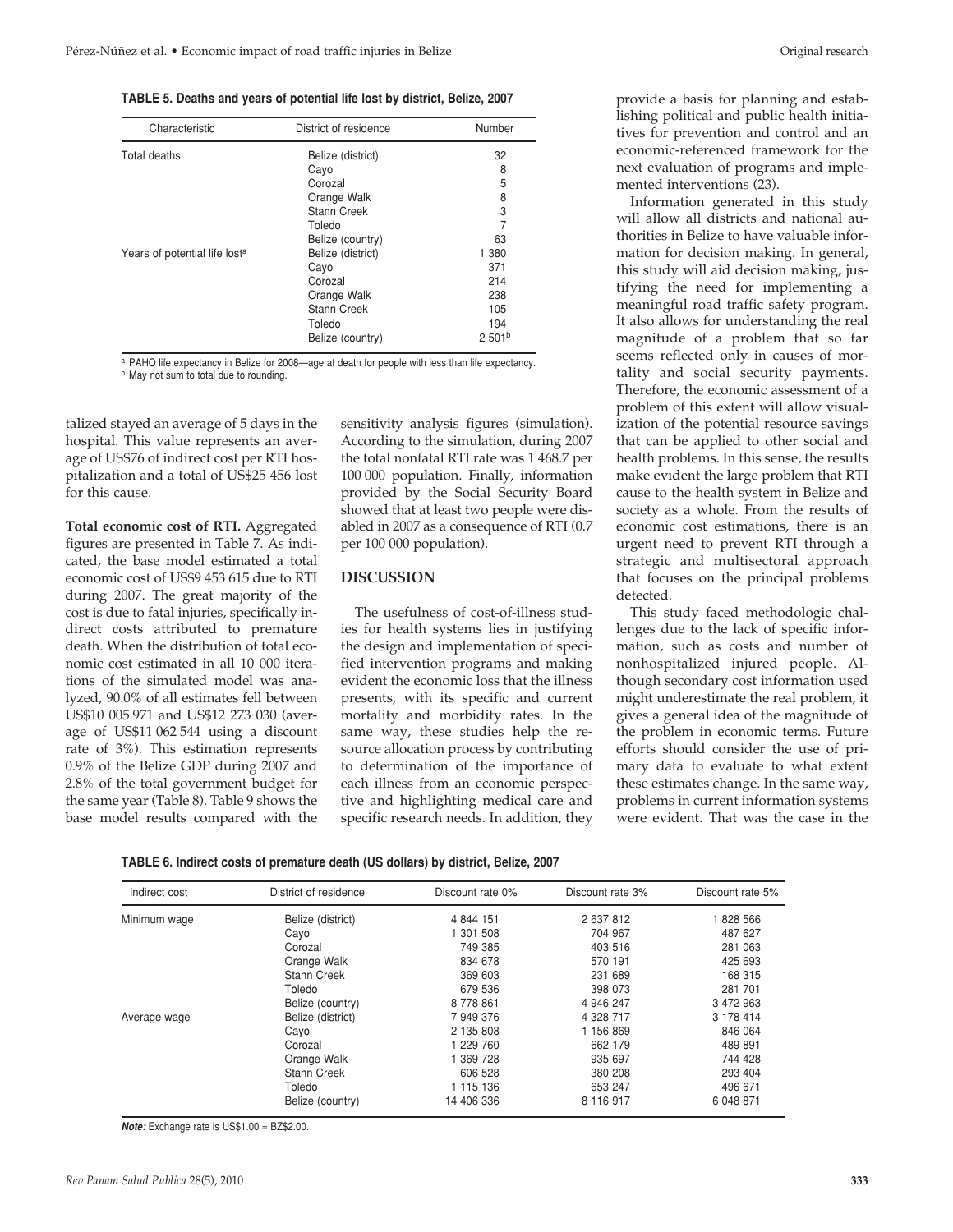#### **TABLE 7. Economic impact of road traffic injuries by severity and cost type, Belize, 2007**

| Severity          | Direct cost<br>(US\$) | Indirect cost <sup>a</sup><br>(US\$) | Total (US\$) |
|-------------------|-----------------------|--------------------------------------|--------------|
| Fatal<br>Nonfatal | 3886                  | 8 795 959                            | 8 799 845    |
| Severe            | 76 400                | 488 083                              | 564 483      |
| Slight            | 83 218                | 6070                                 | 89 288       |
| Total             | 163 503               | 9 290 112                            | 9 453 615    |

a Indirect costs with discount rate of 3% under base model assumptions.

**TABLE 8. Economic cost of road traffic injuries as percentage of gross domestic product and government budget, Belize, 2007**

| Characteristic                                 | Amount        |
|------------------------------------------------|---------------|
| Total GDP (US\$)                               | 1 267 000 000 |
| Total government budget (US\$)                 | 396 657 177   |
| Total MOH budget (US\$)                        | 43 213 108    |
| MOH budget as percentage of government budget  | 10.9          |
| MOH budget as percentage of GDP                | 3.4           |
| Total cost of RTI (US\$)                       |               |
| 0% discount rate                               | 17 995 415    |
| 3% discount rate                               | 11 062 544    |
| 5% discount rate                               | 8 599 470     |
| Cost of RTI as percentage of GDP               |               |
| 0% discount rate                               | 1.4           |
| 3% discount rate                               | 0.9           |
| 5% discount rate                               | 0.7           |
| Cost of RTI as percentage of government budget |               |
| 0% discount rate                               | 4.5           |
| 3% discount rate                               | 2.8           |
| 5% discount rate                               | 2.2           |
| Cost of RTI as percentage of MOH budget        |               |
| 0% discount rate                               | 41.6          |
| 3% discount rate                               | 25.6          |
| 5% discount rate                               | 19.9          |

**Note:** US\$1.00 = BZ\$2.00. GDP: gross domestic product, MOH: Ministry of Health, RTI: road traffic injuries.

codification of external causes of death, as most deaths and hospitalizations were coded as "other and unspecified." This coding problem did not allow estimation of cost per type of road user or analysis of the medical attention characteristics of different road users. Improved coding efforts should be attempted in the future in order to better appreciate the type of problem Belize faces in terms of road safety. This information would be invaluable for policy making, as most prevention strategies differ depending on the type of road user who is most affected. In addition, no information was available on the number of emergency room hospital-based services provided as well as the number of ambulatory services provided (including rehabilitation). In this sense, it is important to consider that better information systems would translate to better estimates of the economic cost of this important public health problem.

The methodology used to estimate indirect costs could overestimate actual figures because it gives more weight to deaths that occurred at an early stage of life, according to some perspectives such as the investment–producer–consumer model perspective. This conceptual framework, originally proposed by Gardner and Sanborn (24), argues that during the investment period (less than 18 years of age), people only receive from society (negative value) while dur-

#### **TABLE 9. Economic cost of road traffic injuries estimated for Belize, 2007**

| Injury                      | Total cost (US dollars)  |           |           |                                         |             |           |               |            |
|-----------------------------|--------------------------|-----------|-----------|-----------------------------------------|-------------|-----------|---------------|------------|
|                             | <b>Base</b> <sup>a</sup> |           |           | Average of simulation <sup>a</sup> with |             |           | Total injured |            |
|                             | DR 0%                    | DR 3%     | DR 5%     | DR 0%                                   | DR 3%       | DR 5%     | Base          | Simulation |
| Fatal                       |                          |           |           |                                         |             |           |               |            |
| Hospitalized                | 988 122                  | 1 153 106 | 856 446   | 2 160 922                               | 1 253 330   | 930 885   | 8             |            |
| Not hospitalized            | 13 190 201               | 7 646 739 | 5 677 287 | 14 336 643                              | 8 311 364   | 6 170 735 | 53            |            |
| Total                       | 15 178 323               | 8 799 845 | 6 533 733 | 16 497 565                              | 9 5 64 6 94 | 7 101 620 | 61            | 66         |
| Nonfatal                    |                          |           |           |                                         |             |           |               |            |
| $Died > 30$ days            | 3970                     | 3970      | 3970      | 4 3 2 0                                 | 4 3 2 0     | 4 3 2 0   | 2             |            |
| Hospitalized                |                          |           |           |                                         |             |           |               |            |
| Hospitalization             | 517 685                  | 517 685   | 812772    | 812772                                  | 812772      | 338       | 338           | 531        |
| Ambulatory users            | 16 003                   | 16 003    | 25 1 25   | 25 1 25                                 | 25 1 25     | 261       | 261           |            |
| Rehabilitation users        | 8672                     | 8672      | 13 6 15   | 13 615                                  | 13 6 15     | 212       | 212           |            |
| ER users                    | 17 161                   | 17 161    | 117918    | 117918                                  | 117918      | 471       | 471           | 3 2 3 9    |
| <b>ER</b> services          |                          |           |           |                                         |             |           |               |            |
| Ambulatory users            | 14 506                   | 14 506    | 99 674    | 99 674                                  | 99 674      | 237       | 237           |            |
| <b>Rehabilitation users</b> | 8 2 5 5                  | 8 2 5 5   | 56 719    | 56 719                                  | 56 719      | 202       | 202           |            |
| Total (hospital $+ER$ )     | 642 908                  | 642 908   | 446 170   | 446 170                                 | 446 170     | 854       |               |            |
| Nonusers of health services | <b>NA</b>                | <b>NA</b> | <b>NA</b> | <b>NA</b>                               | <b>NA</b>   | 83        |               |            |
| Total (fatal + nonfatal)    | 15 832 094               | 9 453 615 | 7 187 504 | 17 995 415                              | 11 062 544  | 8 599 470 | 998           | 4 5 31     |

**Note:** Both models (base and simulation) use average income reported by Social Security Board to estimate indirect costs (BZ\$960, US\$480 per month). DR: discount rate, ER: emergency room, NA: not applicable.

a Simulation figures consist on average of the 10 000 iterations for different distributions of uncertain parameters (carried out with @RISK software).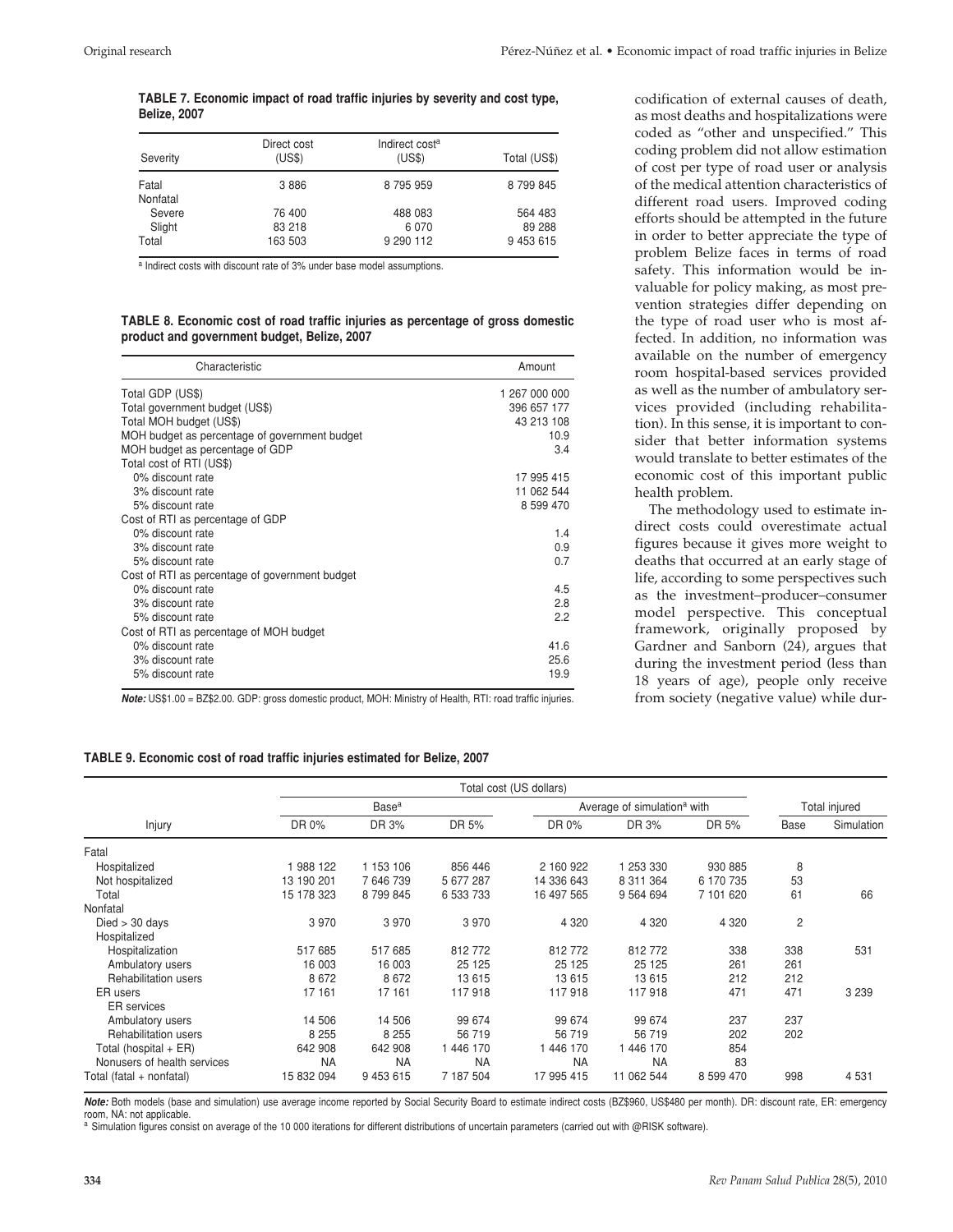ing the production period they give back to society (positive value). However, this framework should also take into account country preferences on how society values life at different age periods. In addition, some authors believe there are costs households would have incurred without suffering RTI that could be evaluated only by using counterfactuals (control group scenario), which was not considered in this study (25).

WHO estimates that RTI cost represents 1.0% of the GDP in low-income countries, while in medium- and highincome countries the cost can reach 1.5% and 2.0% of GDP, respectively (19). This study documents that the total economic cost of RTI in Belize accounts for 0.9% of the GDP in the study year. In this regard, Mohan argued that the method used may influence the final estimation (20). When he analyzed the differences between low- and high-income countries, he found that estimates in high-income countries tended to be more detailed and comprehensive, since they included willingness to pay, quality-adjusted life years, and healthy life years (20). According to this author, if the willingnessto-pay method had been used in India, the total cost of RTI would have increased from 0.8% to 2.0% of GDP. He also highlighted some problems, such as lack of access to health services and technology, which, together with few work opportunities for people with disabilities, contributed to underestimation of the RTI cost in low- and medium-income countries. Epidemiologic information from countries with better registers shows how estimates from different countries would also increase to 2.0% of GDP (20). That might be the case in the Belize estimates.

# **CONCLUSIONS**

According to this study, it was possible to identify the high cost that RTI represents to Belize society in general. During 2007, the economic cost of RTI in Belize was estimated to be US\$11 062 544 (90% confidence interval US\$10 005 971 to US\$12 273 030), from which the great majority corresponds to the indirect cost of premature death. This value represents almost 1.0% of the total GDP of Belize for the same year and is equivalent to 2.8% of the total government and 25.6% of the Ministry of Health budgets. These figures make it possible to visualize the potential financial resources that can be used for RTI prevention and other social and health conditions if current epidemiologic figures decrease. The study identified that the main victims are men and youth; however, there is a gap of information about the type of road user injured or dead. Current fatal, nonfatal, and disability rate figures (20.1, 1 468.7, and 0.7 per 100 000 population, respectively) highlight the need to implement effective preventive strategies in the short term to alleviate the current burden of RTI in the country. Information generated in this study therefore allows for greater understanding of the real magnitude of RTI, including economic impact.

# **Recommendations**

The considerable economic costs of RTI and deaths in Belize require special attention to apply cost-effective strategies and law enforcement in order to provide road safety for all road users. Improving the health information system to capture important data on RTI is essential. In this regard, unification data from different sources (health, police, and other) are essential to have a better idea of the magnitude of the problem. Belize should work on a single RTI database common for the entire country, with the type of road user coded properly. Epidemiologic information such as the number of injured people attended in emergency rooms and hospital-based facilities as well as ambulatory followup patients as a result of RTI should be available and quantified. This information will allow for greater in-depth analysis of RTI in the country.

**Acknowledgments.** Technical and financial support was provided by the WHO/PAHO Country Office. This economic impact study was commissioned by the Belize National Road Safety Committee in support of activities outlined in the National Strategic Plan to Reduce Road Traffic Injuries in Belize. The preparation of this study would not have been possible without the collaboration and support of numerous agencies and individuals. Special thanks to Peter Allen, chief executive officer of the Ministry of Health; Michael Pitts, director of health services; and the Office of the Director of Health Services for facilitating and providing support throughout the data collection process and finalization of the study. Special thanks to the PAHO Country Office for technical and administrative support in making this study a reality. Thanks also go to the members of the National Road Safety Committee. The following people were exceptional in facilitating the process and contributed significantly to the collection of data to support the research: Yvette Burks (BERT), Jorge Polanco (Ministry of Health), Aisha Andrewin (Ministry of Health), assistant superintendent of police Francis Williams (Traffic Department, Police), assistant superintendent of police Simeon Avila (Traffic Department, Police), deputy commissioner of police James Magdelano (Traffic Department, Police), Vladimir Romero (Traffic Department, Police), and Bruce Flowers (Belize Social Security Board). In addition, the authors acknowledge the time of personnel of KHMH from the Records Department and the medical doctors who responded to the health provider survey in order to estimate ambulatory care.

## **REFERENCES**

- 1. Ministry of Health. Belize basic indicators 2005, 1st ed. Belmopan, Belize: MOH; 2006. P. 12. 37–43.
- 2. Organización Panamericana de la Salud. Informe sobre el estado de la seguridad vial en la región de las Américas. Washington, DC: OPS; 2009.
- 3. Hijar M, Vazquez-Vela E, Arreola-Risa C. Pedestrian traffic injuries in Mexico: a country
- update. Inj Control Saf Promot. 2003;10(1–2):
- 4. Híjar-Medina M, Vazquez-Vela E. Foro nacional sobre accidentes de tránsito en México. Enfrentando los retos a través de una visión intersectorial, 1st ed. Cuernavaca, Morelos, México: Instituto Nacional de Salud Pública; 2003.
- 5. Naumann RB, Dellinger AM, Zaloshnja E, Lawrence BA, Miller TR. Incidence and total lifetime costs of motor vehicle-related fatal and nonfatal injury by road user type, United States, 2005. Traffic Inj Prev. 2010; 11(4):353–60.
- 6. Impactos sociais e econômicos dos accidentes de trânsito nas rodovias brasileiras-relatório